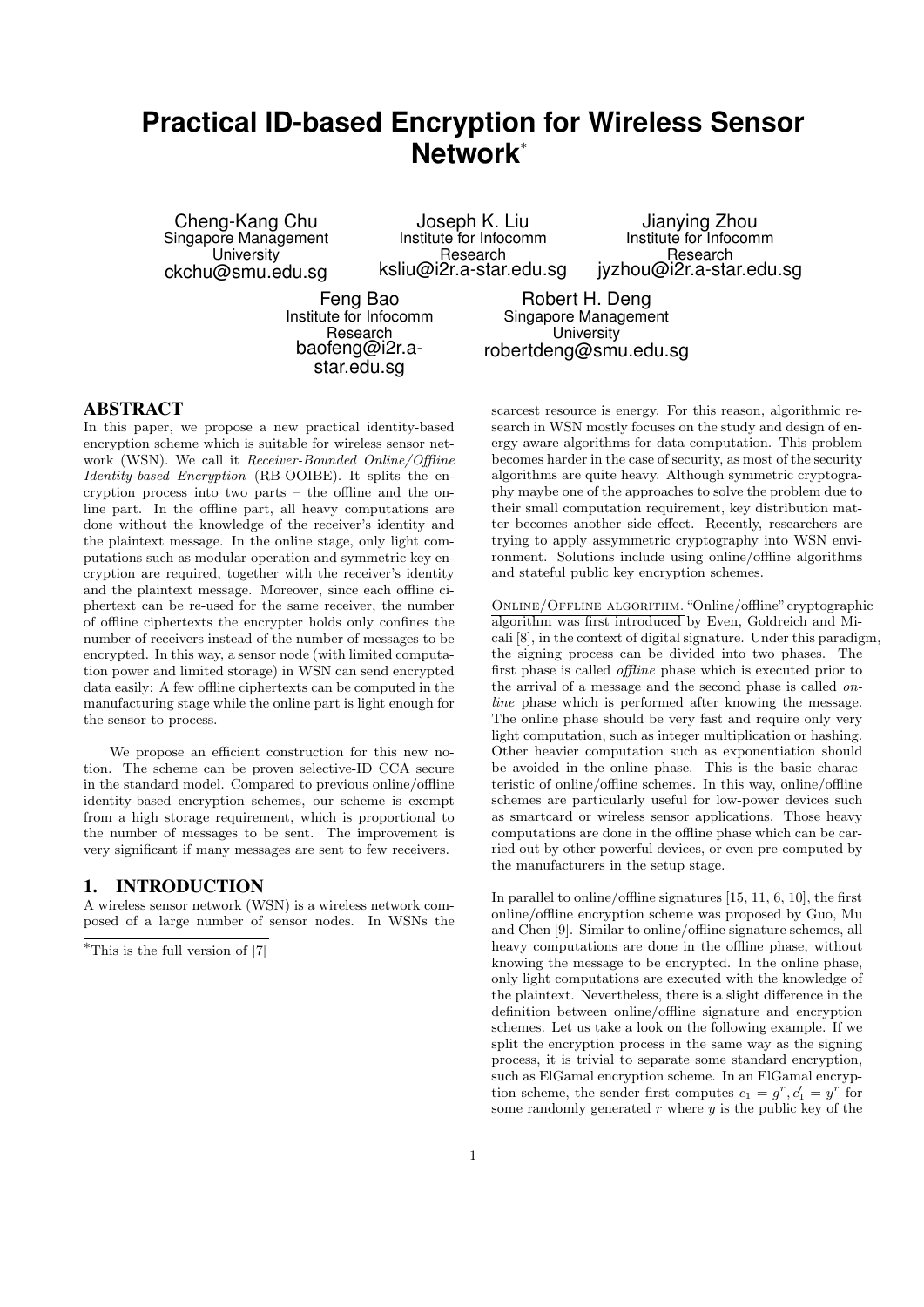receiver. This can be considered as the offline phase, as the message is still yet unknown. After knowing the message, the sender computes  $c_2 = m \cdot c'_1$ . As this part only requires a multiplication, it can be considered as the online part. The ciphertext is  $(c_1, c_2)$ . However, it is only suitable for the situation where the sender knows the recipient of the encrypted message in the offline phase, since the offline phase requires the knowledge of the public key of the recipient. We are not interested in this scenario. Instead, we consider a notion that allows the knowledge of the recipient is yet unknown in the offline phase. [9] uses this definition for their scheme, in the context of identity-based encryption.

The above online/offline encryption (where the knowledge of the recipient is unknown in the offline phase) seems useful in many scenarios. However, it may not be practical enough to be used in WSN. As the offline information cannot be re-used, to encrypt *every* message one needs to execute the offline encryption process once. For example, if a sensor node needs to send 1000 encrypted data to the base station during its lifetime, it needs to store 1000 pieces of offline information first. Due to limited storage capacity inside a sensor node, it may not be practical. We call such encryption as *message-bounded* online/offline encryption (or OOIBE for short).

STATEFUL PUBLIC KEY ENCRYPTION. Bellare et al. [2] proposed a method to significantly speed-up the public key encryption (PKE) by simply allowing a sender to maintain a "state" that is re-used across different encryptions. This new type of PKE is called *stateful PKE*. This can greatly reduce the computation cost for the sender if it wants to encrypt messages many times. Moreover, if the sender stores some more information with respect to the receiver's public key, it may not need any more exponential computation for encrypting to this receiver. As an efficient construction, Bellare et al. presented a stateful PKE scheme based on the Diffie-Hellman assumption. Stateful encryption can be used in WSNs [1] to reduce the computation cost of sensor nodes, compared with normal public key encryption.

Although stateful public key encryption reduces the computation cost a lot, the encrypter still needs to perform heavy computation at least once for each receiver. That limits the flexibility of its usage. In WSN environment, sometimes a sensor node may need to send data to different recipients, say, different base stations. Thus stateful public key encryption is not yet a perfect solution.

Identity-Based Cryptosystem. Identity-Based (ID-Based) Cryptosystem, introduced by Shamir [14], eliminates the necessity for checking the validity of certificates in traditional public key infrastructure (PKI). In an ID-based cryptosystem, public key of each user is easily computable from an arbitrary string corresponding to this user's identity (e.g. an email address, a telephone number, etc.). Using its master key, a private key generator (PKG) then computes a private key for each user. This property avoids the requirement of using certificates and associates implicitly a public key (i.e. user identity) to each user within the system. One only needs to know the recipient's identity in order to send an encrypted message to him. It avoids the complicated and costly certificate (chain) verification for the authentication

purpose. In contrast, the traditional PKI needs an additional certification verification process, which is equivalent to the computation of *two* signature verifications. Identitybased system is particularly suitable for power constrained devices such as sensor nodes or smartcards. The absence of certificate eliminates the costly certificate verification process. In addition, when there is a new node added to the network, other nodes do not need to have its certificate verified in order to communicate in a secure and authenticated way. This can greatly reduce communication overhead and computation cost.

Both two message-bounded online/offline encryption schemes proposed by [9] are in identity-based setting. The first scheme requires 7 pairing operations in the decryption stage. It is proven secure in the selective-ID model. While for the second scheme, it is secure in the full security model, though the ciphertext is very large (more than 4700 bits). Recently Liu and Zhou [12] proposed another efficient OOIBE scheme. The ciphertext is just 1248 bits. However, their scheme can be only proven secure in the random oracle model. For stateful public key encryption, there is only one identity-based solution [13] which is also proven secure in the random oracle model only.

# 1.1 Receiver-Bounded Online/Offline Identity-Based Encryption

*Receiver-Bounded Online/Offline Identity-Based Encryption* (RB-OOIBE) is a practical encryption solution on wireless sensor nodes. It allows a sensor node to encrypt data with *low computation power* and *low precomputation storage*. Briefly, the data sender prepares a small number of offline ciphertexts first, say, *n*. Since computing offline ciphertexts doesn't require the receiver's identity, it can be executed in the manufacturing stage. Then the data sender can enjoy light encryption process on unlimited messages for up to *n* receivers. In other words, as long as there are less than *n* receivers, the data sender can avoid all heavy computations.

RB-OOIBE gets rid of the shortcomings of online/offline and stateful encryption. Unlike message-bounded online/offline encryption, it doesn't need to prepare a large amount of offline ciphertexts (one for each encryption). An offline ciphertext is dedicated to a receiver instead of a message to be encrypted. Unlike stateful encryption, the sender of RB-OOIBE doesn't need any heavy computation when he encrypts messages for up to *n* different receivers.

RB-OOIBE is most suitable for WSNs. In the WSN environment, sensitive data are collected and encrypted by a low-power and low-storage sensor node, and then are sent back to one of several connected base stations. In general, lots of sensing data will be sent to the same base station (receiver). The sensor node may store up to *n* pieces of offline part information in the manufacturing stage, so that it can send unlimited encrypted data to *n* different base stations without any further heavy computation, while these base station identities can be unknown to the manufacturer.

Compared with hybrid cryptosystems. A hybrid cryptosystem consists of a public key (or identity-based) cryptosystem and a symmetric key cryptosystem. The sender first encrypts a symmetric key using the receiver's public key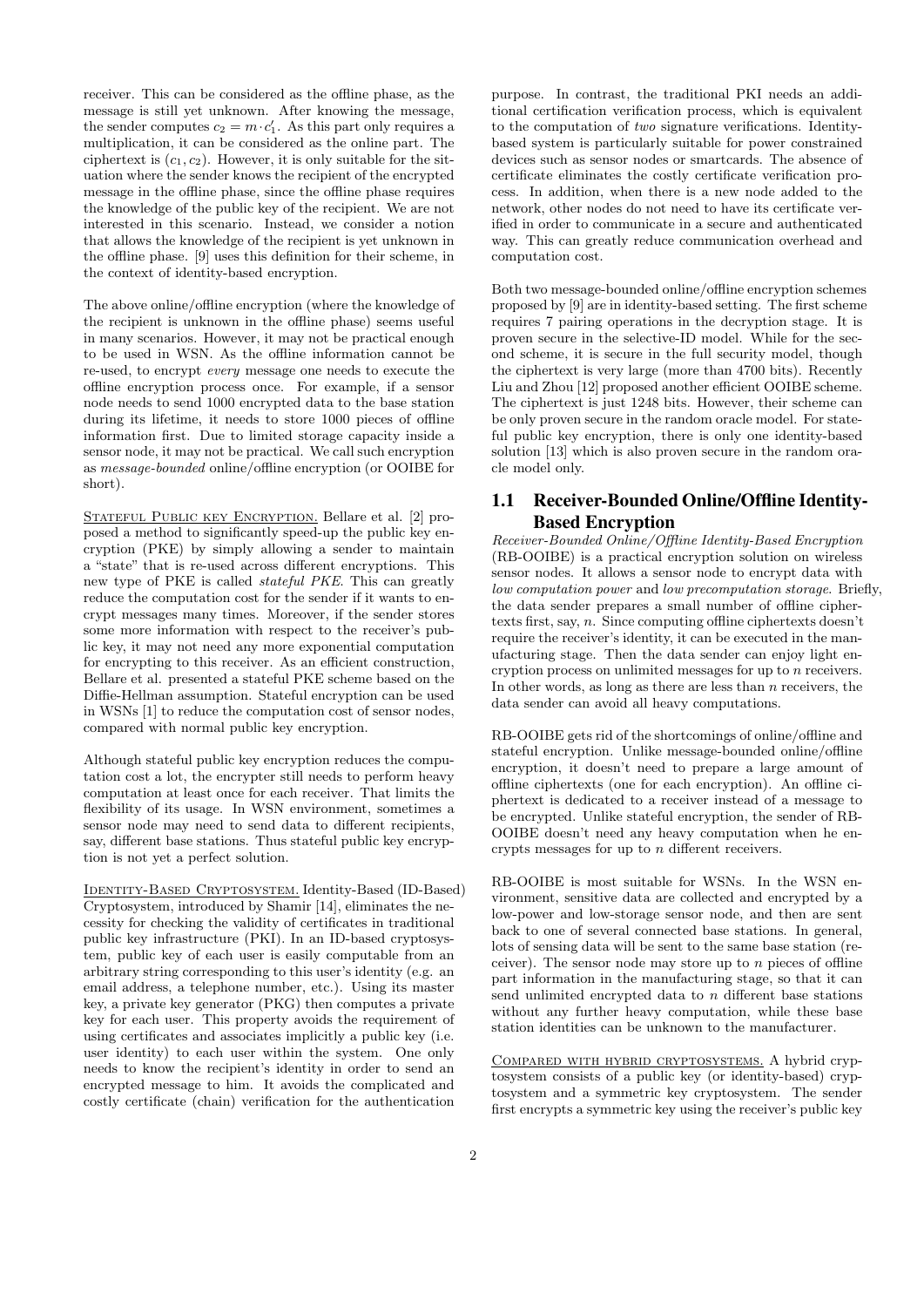(or identity) and sends it to the receiver so that they can communicate with each other via the symmetric key cryptosystem. We can see that using hybrid cryptosystems, the sender has to perform a *full* public key encryption procedure before communicating to each receiver. Even the sender uses OOIBE to encrypt messages, the receiver is not stateless – it has to keep a key for each sender. Therefore, hybrid cryptosystems are not suitable for a large scale network where 1) a low-power device has to send data to multiple recipients; 2) a stateless device has to receive data from many other parties.

## 1.2 Contribution

In this paper, we propose a new notion of *Receiver-Bounded Online/Offline Identity-Based Encryption* (RB-OOIBE). We provide an efficient construction which can be proven selective-ID CCA secure in the standard model. The advantage of our schemes over previous OOIBE schemes is very clear if a sender sends multiple messages to one recipient. Our scheme re-uses most of the previous information including the offline pre-computed data. Only a small offline ciphertext has to be stored on the sensor node. In contrast, other OOIBE schemes require a number of offline information which is proportional to the number of messages to be encrypted. The difference is significant if there are lots of messages to be sent by a sender.

Even for encrypting one message, our scheme is more efficient than all OOIBE schemes in the literature. There were only three schemes proposed: two of them were proposed by Guo, Mu and Chen in [9]. We use GMC-1 and GMC-2 to denote them respectively. The remaining scheme was proposed by Liu and Zhou [12]. We use LZ to denote it. When compared to GMC-1 (selective-ID security) and GMC-2 (full security), our scheme enjoys over 50% improvement in storage cost and ciphertext size. Even if we compare our schemes with LZ (which is proven secure only in the random oracle model), our scheme also gains efficiency improvement in storage cost and online computation cost.

Note that we don't need to care about selective-ID security here. Usually, there are at most hundreds of base stations in a wireless sensor network. That means we only need hundreds of identities in the system. The simulator can guess the attacking identity in advance, and this will not loosen the security reduction too much in practice.

The rest of the paper is organized as follow. Some mathematical and security definitions are presented in Section 2. Our proposed scheme is given in Section 3. In Section 4 we give a performance comparison with previous schemes and we conclude the paper in Section 5.

## 2. DEFINITION

In this section we briefly describe the assumptions and definitions of our construction.

## 2.1 Bilinear Group

Let  $\mathbb{G}$  and  $\mathbb{G}_T$  be two cyclic groups of prime order  $p$ . Let  $e : \mathbb{G} \times \mathbb{G} \to \mathbb{G}_T$  be a map with the following properties:

• Bilinear: for all  $g_1, g_2 \in \mathbb{G}$  and  $a, b \in \mathbb{Z}$ ,  $e(g_1^a, g_2^b)$ 

 $e(g_1, g_2)^{ab}$ .

• Non-degenerate: for some  $g \in \mathbb{G}$ ,  $e(g, g) \neq 1$ .

We say that G is a bilinear group if the group operations in  $\mathbb{G}$  and  $\mathbb{G}_T$ , and the bilinear map are efficiently computable.

#### 2.2 Complexity Assumption

Our construction is based on the decision Bilinear Diffie-Hellman (BDH) assumption [5, 3]. the decision BDH problem in  $\mathbb{G}$  is that given a tuple  $g, g^a, g^b, g^c \in \mathbb{G}$  and an element  $Z \in \mathbb{G}_T$ , decide if  $Z = e(g, g)^{abc}$ .

*Definition 1.* The decision BDH assumption holds in G if no polynomial time algorithm *A* has non-negligible advantage in solving the Decisional BDH problem. More precisely, we define the advantage of  $A$  in distinguishing two distributions as

$$
Adv_{\mathcal{A},\mathbb{G}}^{BDH}(\lambda) = | \Pr[\mathcal{A}(1^{\lambda}, g, g^a, g^b, g^c, e(g, g)^{abc}) = 1] - \Pr[\mathcal{A}(1^{\lambda}, g, g^a, g^b, g^c, R) = 1]|,
$$

where  $R \in_R \mathbb{G}_T$  and the size of group  $\mathbb{G}$  depends on the security parameter  $\lambda$ . The decision BDH assumption holds in  $\mathbb{G}$  if  $\mathsf{Adv}_{\mathbb{G}}^{\mathrm{BDH}}(\lambda) = max_{\mathcal{A}} \{ \mathsf{Adv}_{\mathcal{A},\mathbb{G}}^{\mathrm{BDH}}(\lambda) \}$  is negligible for any adversary *A*.

#### 2.3 Building Block

We introduce three building blocks used in our schemes:

• an IND-CCA secure symmetric encryption scheme. The IND-CCA security of a symmetric encryption scheme SE=(SEnc, SDec) with key length *k* is captured by defining the advantage of an adversary *A* as

$$
\begin{aligned} \mathsf{Adv}_{\mathcal{A},\mathsf{SE}}^{\mathsf{CCA}}(\lambda) &= 2 \cdot \Pr[\beta' = \beta : K \in_R \{0,1\}^k; \\ \beta \in_R \{0,1\}; \beta' &\leftarrow \mathcal{A}^{\mathsf{SEnc}_K, \mathsf{SDec}_K, \mathsf{Chal}_{K,\beta}}(1^{\lambda})] - 1. \end{aligned}
$$

In the above,  $\text{Chal}_{K,\beta}(m_0, m_1)$  returns  $\text{SEnc}_K(m_\beta)$ . Moreover, *A* is allowed to issue only one query to the Chal oracle, and is not allowed to query  $SDec K$ on the ciphertext returned by it. The symmetric encryption scheme is IND-CCA secure if  $\mathsf{Adv}_{\mathsf{SE}}^{\mathsf{CCA}}(\lambda)$  =  $max_{\mathcal{A}} \{ \mathsf{Adv}_{\mathcal{A},\mathsf{SE}}^{\mathsf{CCA}}(\lambda) \}$  is negligible for any adversary  $\mathcal{A}$ .

*•* a collision-resistant hash function.

A hash function  $H: \{0,1\}^* \to \mathbb{Z}_p$  is collision-resistant if no polynomial time adversary *A* has non-negligible advantage in finding collisions on it. More precisely, we define the advantage of *A* as

$$
\mathsf{Adv}_{\mathcal{A},H}^{\mathsf{COL}}(\lambda) = \Pr[H(x_1) = H(x_2) \land x_1 \neq x_2 :(x_1, x_2) \leftarrow \mathcal{A}(1^{\lambda})],
$$

where the size of group  $\mathbb{Z}_p$  depends on the security parameter  $\lambda$ . The hash function is collision-resistent if  $\mathsf{Adv}_{H}^{\mathrm{COL}}(\lambda) = max_{\mathcal{A}} \{ \mathsf{Adv}_{\mathcal{A},H}^{\mathrm{COL}}(\lambda) \}$  is negligible for any adversary *A*.

*•* a secure key derivation function.

A key derivation function  $D : \mathbb{G}_T \to \{0,1\}^k$  on a random input outputs a *k*-bit string which is computationally indistinguishable from a random string. We define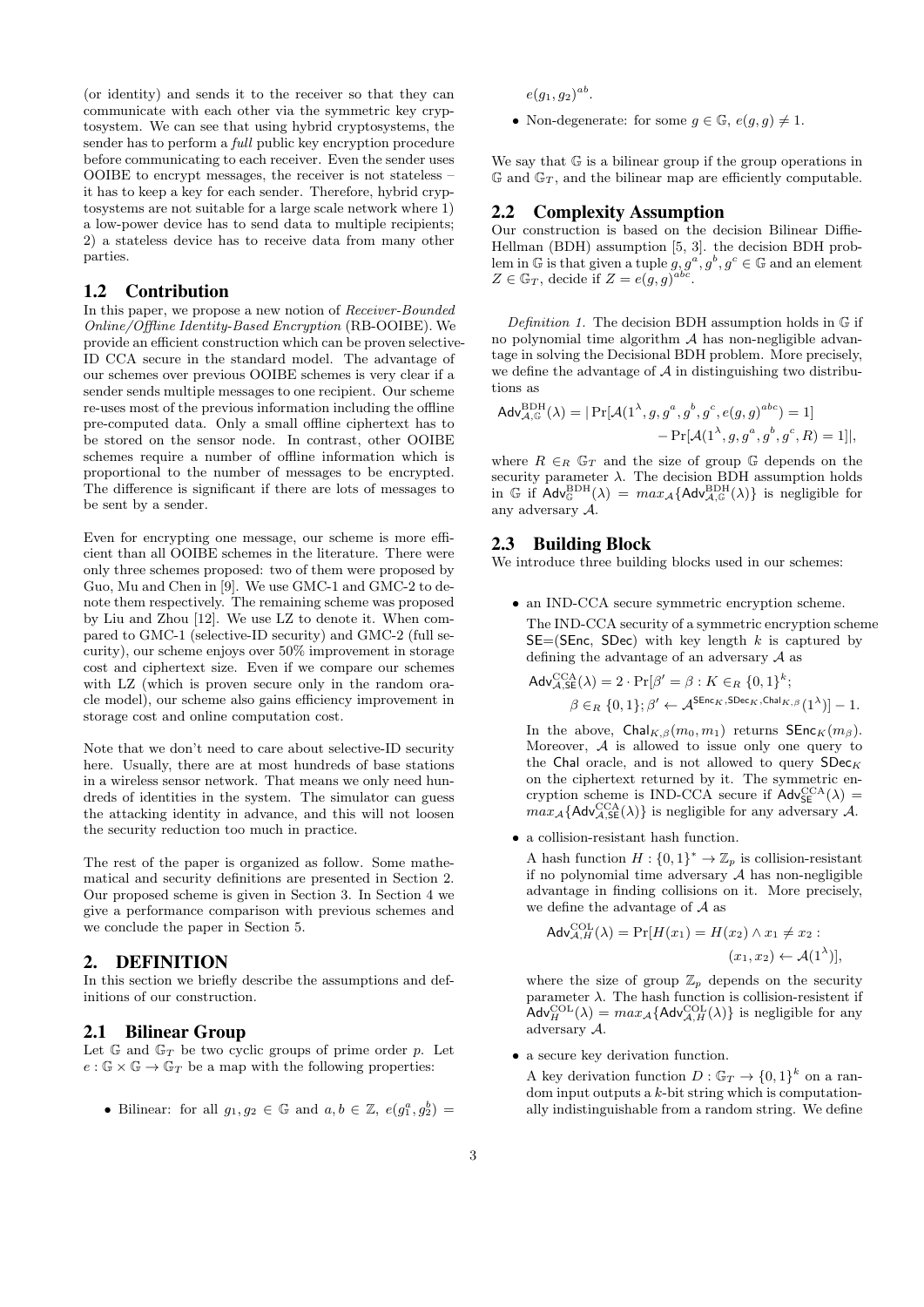the advantage of an adversary  $A$  in distinguishing two distributions as

$$
Adv_{A,D}^{KDF}(\lambda) = \Pr[\mathcal{A}(1^{\lambda}, D(x)) = 1] - \Pr[\mathcal{A}(1^{\lambda}, r) = 1]
$$

where  $x \in \mathbb{G}_T$ ,  $r \in_R \{0,1\}^k$  and  $\lambda$  is the security parameter determining *k*. So the key derivation function is *KDF-secure* if  $\mathsf{Adv}_{D}^{KDF}(\lambda) = max_{\mathcal{A}} \{ \mathsf{Adv}_{\mathcal{A}, D}^{KDF}(\lambda) \}$  is negligible for any adversary *A*.

# 2.4 Receiver-Bounded Online/Offline Identity-Based Encryption

A receiver-bounded online/offline identity-based encryption (RB-OOIBE) scheme consists of the following algorithms:

- **Setup**( $1^{\lambda}$ ): on input the security parameter  $1^{\lambda}$ , output the public key *param* and master secret key *MK*.
- *•* **KeyGen**(*param, MK, id*): on input the public parameter *param*, the master secret key *MK* and an identity *id*, output the secret key *skid*.
- *•* **Off-Encrypt**(*param, st*): on input the public parameter *param* and a state table *st*, output the updated state table *st*.
- *•* **On-Encrypt**(*param, id, m, st*): on input the public parameter *param*, an identity *id*, a message *m* and a state table *st*, output the ciphertext *C* and the (updated) state table *st*, or '*⊥*'.
- *•* **Decrypt**(*param, skid, C*): on input the public parameter *param*, the secret key  $sk_{id}$ , a ciphertext *C*, output the plaintext *m* or '*⊥*'.

Note that the offline encryption should be performed by powerful devices in the offline phase. In the online phase, one can arbitrarily choose a pre-computed offline ciphertext from the state table and employ it in the online encryption. One offline ciphertext can be dedicated to one recipient only. The encrypter should maintain the state table for recording the usage of offline ciphertexts.

Now we define the CCA security for RB-OOIBE.

*Definition 2.* The chosen-ciphertext security of an RB-OOIBE scheme is defined by the following game with security parameter  $\lambda$  between an adversary  $\mathcal A$  and a challenger.

- 1. Setup. Perform  $\mathbf{Setup}(1^{\lambda})$  to get  $(param, MK)$  and give *param* to *A*.
- 2. Query phase 1. *A* may issue queries to the following oracles.
	- (a)  $\text{EXTRACT}(id)$ : return  $sk_{id} \leftarrow \textbf{KeyGen}(param, MK, id).$
	- (b) ENCRYPT $(id, m)$ : return the ciphertext  $C$  where  $(C, st) \leftarrow$  **On-Encrypt**( $param, id, m, st)$ ,  $st \leftarrow$ **Off-Encrypt**(*param, st*) and *st* is the initially empty state table.
- (c)  $\text{DECRYPT}(id, C)$ : return  $m \leftarrow$  **Decrypt**( $param, sk_{id}, C$ ), where  $sk_{id} \leftarrow$ **KeyGen**(*param, MK, id*).
- 3. Challenge. *A* presents  $(m_0, m_1)$ . Return the challenge ciphertext  $C^*$  to  $\mathcal A$  where

 $(C^*, st) \leftarrow \textbf{On-Encrypt}(param, id, m_\beta, st), \beta \in_R \{0, 1\}$ 

and  $st \leftarrow \textbf{Off-Encrypt}(param, st)$ .

- 4. Query phase 2. *A* continues making queries as in Query phase 1, except that  $A$  can't issue  $C^*$  to the decryption oracle.
- 5. Guess. *A* outputs the guess  $\beta' \in \{0, 1\}$ . We say *A* wins the game if  $\beta' = \beta$ .

The advantage of *A* for a scheme  $\Pi$  is defined as  $\mathsf{Adv}_{A,\Pi}^{CCA}(\lambda)$  =  $|Pr[\beta' = \beta] - \frac{1}{2}|$ . An RB-OOIBE scheme is IND-ID-CCAsecure if  $\mathsf{Adv}_{\Pi}^{CCA}(\lambda) = max_{\mathcal{A}} \{ \mathsf{Adv}_{\mathcal{A},\Pi}^{CCA}(\lambda) \}$  is negligible for any adversary *A*.

We also define a weaker model: selective-ID CCA security (IND-sID-CCA). The selective-ID security is defined in the same way as full CCA security except that *A* has to decide which *id* it wants to attack in the beginning of the game. As described before, the selective-ID is not so weak in case only hundreds of identities are used.

Note that our construction and all previous OOIBE schemes have to trust the offline ciphertext generator. That is, the ciphertexts sent by the sensor nodes can be always decrypted by the owner of them.

## 3. CONSTRUCTION

We introduce our main scheme Π in this section. The scheme is based on Boneh and Boyen's IBE [3].

• **Setup**( $1^{\lambda}$ ). Randomly generate a prime *p*, two groups  $\mathbb{G}, \mathbb{G}_T$  of order  $p$ , a bilinear map  $e$  and generators  $g, g_2, h_1, h_2 \in \mathbb{G}$ . Compute  $g_1 = g^{\alpha}$  where  $\alpha \in_R \mathbb{Z}_p$ . Choose a key derivation function  $D : \mathbb{G}_T \to \{0,1\}^k$ , where  $k$  is the block size of a symmetric key encryption  $SE=(SEnc,SDec)$ , and a hash function  $H: \{0,1\}^* \rightarrow$  $\mathbb{Z}_p$ . Output the public parameter and master secret key:

 $param = (g, g_1, g_2, h_1, h_2, H, D), \quad MK = \alpha.$ 

*•* **KeyGen**(*param, MK, id*). Pick a random value *r ∈* Z*p*. Compute the secret key for *id* as

$$
sk_{id} = (g_2^{\alpha}(g_1^{id}h_1)^r, g^r).
$$

• **Off-Encrypt**( $param, st$ ). Randomly choose  $s, \hat{a}, \hat{b}, \hat{c} \in R$  $\mathbb{Z}_p$  and compute

 $(c_1, c_2, c_3, c_4, c_5) = (e(g_1, g_2)^s, g^s, (g_1^{\hat{a}}h_1)^s, (g_1^{\hat{b}}h_2)^s, g_1^{\hat{c}s})$ 

and  $K = D(c_1)$ . Let  $C' = (K, c_2, c_3, c_4, c_5, \hat{a}, \hat{b}, \hat{c}^{-1})$  be an offline ciphertext. Append (*∗, C′* ) to *st*.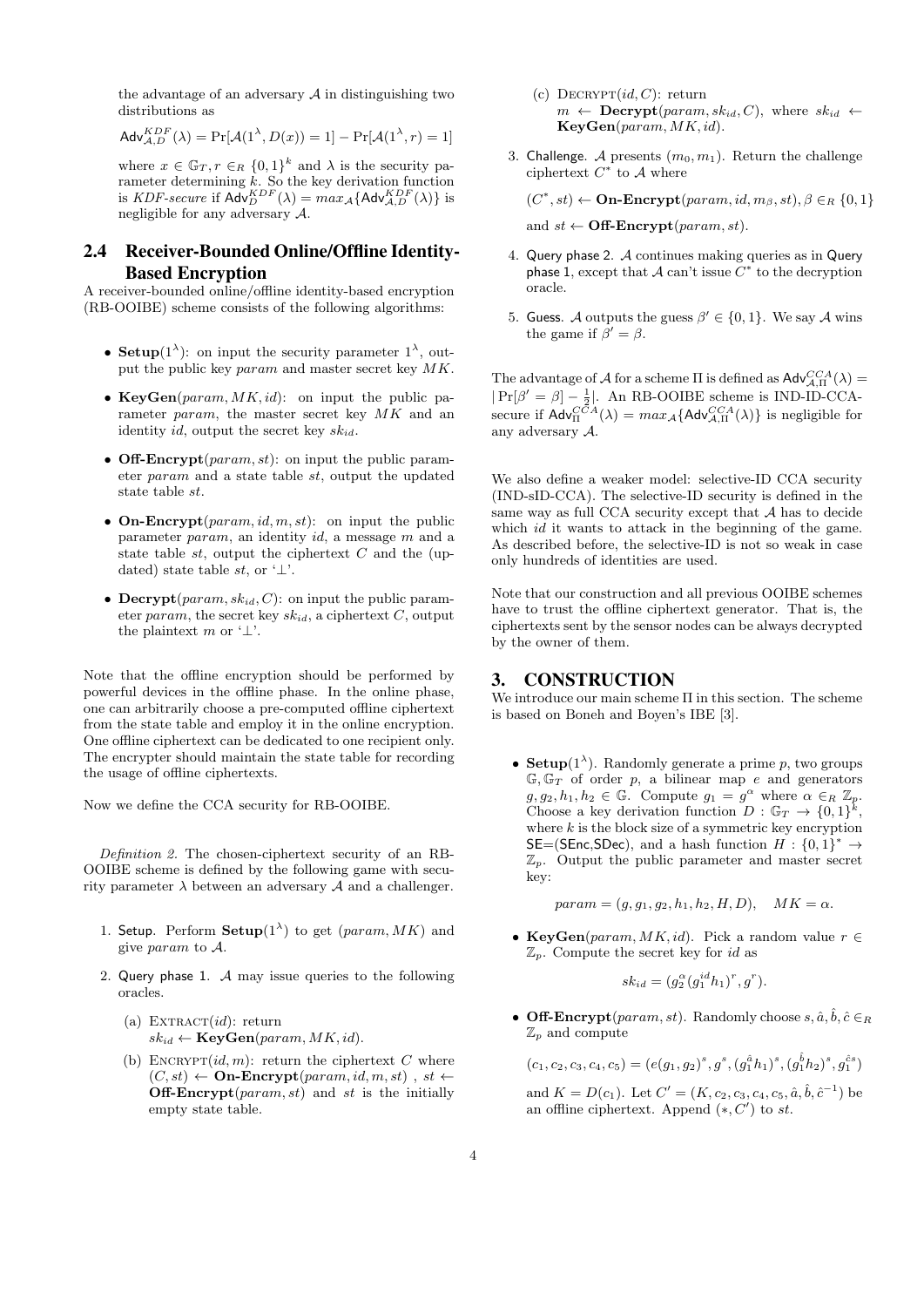• **On-Encrypt**( $param$ , *id*, *m*, *st*). Get *C*<sup>'</sup> from the entry  $(id, C') \in st$ . If there exists no such  $C'$ , randomly pick an entry (*∗, C′* ) from *st* and replace it with  $(id, C')$ . If there is no free entry  $(*, C')$  on  $st$ , return  $'⊥'$ . Let  $C' = (K, c_2, c_3, c_4, c_5, \hat{a}, \hat{b}, \hat{c}^{-1})$ . Compute

$$
\tilde{c}_1 = \text{SEnc}_K(m), \quad t_1 = \hat{c}^{-1}(id - \hat{a}) \quad \text{and} \quad t_2 = \hat{c}^{-1}(\sigma - \hat{b}),
$$

where  $\sigma = H(c_2, c_3, c_4, c_5, t_1)$ . Output the final ciphertext

$$
C = (\tilde{c}_1, c_2, c_3, c_4, c_5, t_1, t_2)
$$
  
=  $(SEnc_K(m), g^s, (g_1^{\hat{a}}h_1)^s, (g_1^{\hat{b}}h_2)^s, g_1^{\hat{c}s},$   
 $\hat{c}^{-1}(id - \hat{a}), \hat{c}^{-1}(\sigma - \hat{b}))$ 

and the updated state table *st*.

• **Decrypt**(*Param, sk<sub>id</sub>, <i>C*). Let  $C = (\tilde{c}_1, c_2, c_3, c_4, c_5, t_1, t_2)$ and  $sk_{id} = (d_1, d_2)$ . Compute  $\sigma = H(c_2, c_3, c_4, c_5, t_1)$ . Check that

$$
e(c_4c_5^{t_2}, g) \stackrel{?}{=} e(c_2, g_1^{\sigma}h_2).
$$

If the equation holds, output '*⊥*'. Otherwise, compute

$$
c_1 = e(c_2, d_1)/e(c_3c_5^{t_1}, d_2)
$$
 and  $K = D(c_1)$ .

Output the message

$$
m = SDec_K(\tilde{c}_1).
$$

## 3.1 Security

We prove that the scheme is IND-sID-CCA secure.

*Theorem 1.* Our scheme Π is IND-sID-CCA-secure assuming the decision BDH assumption holds in  $\mathbb{G}$ , the symmetric encryption scheme SE=(SEnc,SDec) with block size *k* is IND-CCA secure, the hash function *H* is collision-resistant and the key derivation function  $D: \mathbb{G}_T \to \{0,1\}^k$  is secure. More precisely, we have

$$
Adv_{\Pi_2}^{CCA}(\lambda) \leq Adv_{\mathbb{G}}^{DBH}(\lambda) + Adv_{\mathsf{SE}}^{CCA}(\lambda) + Adv_{D}^{KDF}(\lambda) + Adv_{H}^{KDF}(\lambda) + Adv_{H}^{COL}(\lambda) + \frac{q_{D}}{p}
$$

where  $\lambda$  is the security parameter and  $q_D$  is the maximum number of queries to the decryption oracle.

Proof. Suppose there is an adversary *A* breaking Π with non-negligible advantage. Given a random decision BDH instance  $(g, g^a, g^b, g^c, Z)$ , where *Z* is either  $e(g, g)^{abc}$  or a random element of  $\mathbb{G}_T$ , we construct another algorithm  $\beta$ breaking the decision BDH as follows.

- **Init.** *A* chooses an identity  $id^* \in \mathbb{Z}_p$  that it intends to attack.
- **Setup.** *B* sets  $g_1 = g^a$ ,  $g_2 = g^b$  and  $g_3 = g^c$  and chooses a hash function  $H: \{0,1\}^* \to \mathbb{Z}_p$  and a key derivation function  $D : \mathbb{G}_T \to \{0,1\}^k$ . It then picks random values  $\lambda_1, \lambda_2 \in \mathbb{Z}_p$  and defines  $h_1 = g_1^{-id^*} g^{\lambda_1}$ and  $h_2 = g_1^{-\sigma^*} g^{\lambda_2}$ , where  $\sigma^* = H(g_3, g_3^{\lambda_1} g^{-k_{1,id}*k_{3,id}*},$  $g_{3}^{\lambda_2}g^{-k_{2,id}*k_{3,id}*}, g^{k_{3,id}*}, k_{1,id*}) \text{ and } k_{1,id*}, k_{2,id*}, k_{3,id*}$ *∈<sup>R</sup>* Z*p*. The parameter (*g, g*1*, g*2*, h*1*, h*2*, H, D*) is then sent to *A*. Since *g, g*1*, g*<sup>2</sup> are randomly chosen, and

 $h_1, h_2$  are uniformly random, the distribution of the parameter is identical to that in the actual construction.

- *•* **Query Phase 1.** *B* answers the following queries.
	- 1. EXTRACT(*id*): for any  $id \neq id^*$ ,  $\beta$  chooses a random value  $r \in \mathbb{Z}_p$  and sets the private key for *id* as

$$
sk_{id} = (d_1, d_2) = (g_2^{\frac{-\lambda_1}{id - id^*}} (g_1^{id} h_1)^r, g_2^{\frac{-1}{id - id^*}} g^r).
$$
  
Let  $\tilde{r} = r - b/(id - id^*)$ , we can see that  

$$
d_1 = g_2^{\frac{-\lambda_1}{id - id^*}} (g_1^{id} h_1)^r = g_2^{\frac{-\lambda_1}{id - id^*}} (g_1^{id - id^*} g^{\lambda_1})^r
$$

$$
= g_2^a (g_1^{id - id^*} g^{\lambda_1})^{r - \frac{b}{id - id^*}} = g_2^a (g_1^{id} h_1)^{\tilde{r}};
$$

$$
d_2 = g_2^{\frac{-1}{id - id^*}} g^r = g^{r - \frac{b}{id - id^*}} = g^{\tilde{r}}.
$$

Since  $\tilde{r}$  is uniform in  $\mathbb{Z}_p$ , the key is correctly distributed.

2. ENCRYPT $(id, m)$ : for  $id \neq id^*$ ,  $\beta$  chooses a fixed random value *s* for *id*, and computes the ciphertext as in the actual construction. For  $id = id^*$ , *B* computes the ciphertext as

$$
\tilde{c}_1 = SEnc_K(m), \quad c_2 = g_3, \quad c_3 = g_3^{\lambda_1} g^{-k_{1,id}*k_{3,id}*},
$$

$$
c_4 = g_3^{\lambda_2} g^{-k_{2,id}*k_{3,id}*}, \quad c_5 = g^{k_{3,id}*},
$$

$$
t_1 = k_{1,id*}, \quad t_2 = k_{2,id*},
$$

where  $k_{1, id}$ <sup>*\**</sup>,  $k_{2, id}$ <sup>\*</sup>,  $k_{3, id}$ <sup>\*</sup> are chosen in **Setup** phase and  $K = D(Z)$ . We can see that if  $Z = e(g, g)^{abc}$  $e(g_1, g_2)^c$ , this is a valid encryption of *m*.

- 3. DECRYPT $(id, C)$ : let  $C = (\tilde{c}_1, c_2, c_3, c_4, c_5, t_1, t_2)$ . *B* first checks the validity of *C* as in the actual construction. If *C* doesn't pass the equation,  $\beta$ responses ' $\perp$ '. Otherwise, for  $id \neq id^*$ ,  $\beta$  generates *id*'s secret key as in EXTRACT oracle, and then decrypts *C*. For  $id = id^*$ ,  $\beta$  first computes  $\sigma = H(c_2, c_3, c_4, c_5, t_1)$ . Consider the following case:
	- $-\sigma \neq \sigma^*$ : *B* computes the private key for  $(id, \sigma)$ as

$$
(d_1, d_2, d_3)
$$
  
=  $(g_2^{\frac{-\lambda_2}{\sigma-\sigma^*}} g^{\lambda_1 r_1} (g_1^{\sigma-\sigma^*} g^{\lambda_2})^{r_2}, g^{r_1}, g_2^{\frac{-1}{\sigma-\sigma^*}} g^{r_2}),$ 

where  $r_1, r_2 \in_R \mathbb{Z}_p$ . We can see that when  $\tilde{r}_2 = r_2 - b/(\sigma - \sigma^*)$ , the private key is of the form:

$$
d_1 = g_2^{\frac{-\lambda_2}{\sigma-\sigma^*}} g^{\lambda_1 r_1} (g_1^{\sigma-\sigma^*} g^{\lambda_2})^{r_2}
$$
  
\n
$$
= g_2^a g^{\lambda_1 r_1} (g_1^{\sigma-\sigma^*} g^{\lambda_2})^{r_2 - \frac{b}{\sigma-\sigma^*}}
$$
  
\n
$$
= g_2^a (g_1^{id} h_1)^{r_1} (g_1^{\sigma} h_2)^{\tilde{r}_2},
$$
  
\n
$$
d_2 = g^{r_1}, d_3 = g^{\tilde{r}_2}
$$

which is valid. Then *B* computes

$$
c_1 = e(c_2, d_1) / (e(c_3 c_5^{t_1}, d_2) e(c_4 c_5^{t_2}, d_3))
$$
 and

 $K = D(c_1)$ ,

and outputs the message  $m = SDec_K(\tilde{c}_1)$ .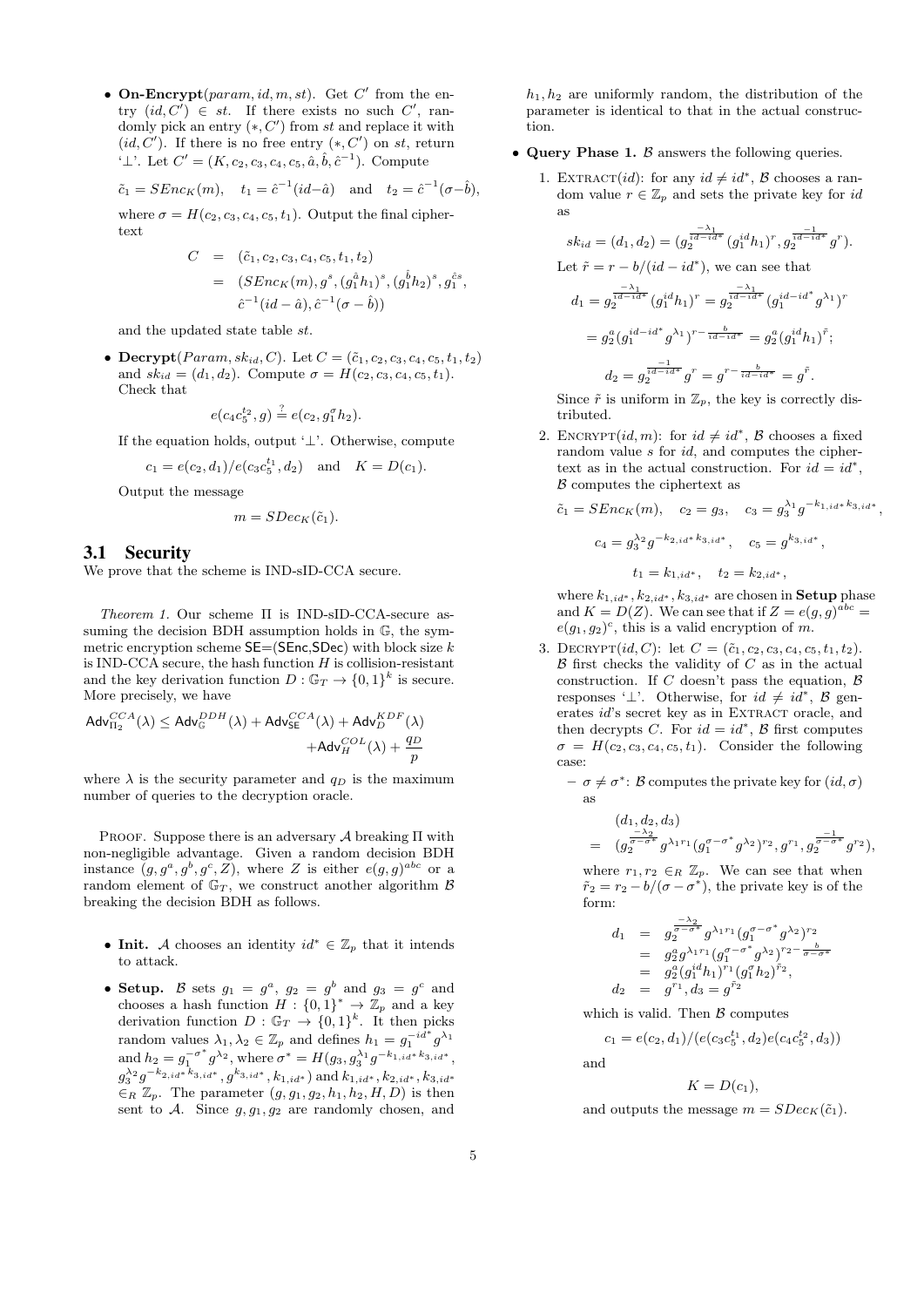- $-\sigma = \sigma^*$ : *B* computes  $K = D(Z)$  and outputs the message  $m = SDec_K(\tilde{c}_1)$ . We can see that if  $Z = e(g, g)^{abc} = e(g_1, g_2)^c$ , *m* is correctly decrypted.
- **Challenge.** *A* outputs two messages  $m_0$  and  $m_1$ . *B* randomly chooses a bit  $\beta$  and encrypts  $m_\beta$  under  $id^*$ as in ENCRYPT oracle.
- *•* **Query Phase 2.** *A* makes key extraction, encryption and decryption queries, and  $\beta$  responds as in Query Phase 1.
- **Guess.** *A* outputs its guess  $\beta'$ . If  $\beta' = \beta$ , *B* outputs 0; otherwise, *B* outputs 1.

*Analysis.* Now we analyze the advantage of *B* in the above game. If  $Z = e(g, g)^{abc}$ , we have

$$
Pr[\mathcal{B}(1^{\lambda}, g, g^a, g^b, g^c, e(g, g)^{abc}) = 1] = Pr[\beta' = \beta].
$$
 (1)

We can see that all values responded by  $\beta$  for EXTRACT and ENCRYPT queries have identical distribution to that in the actual construction. For DECRYPT queries, if  $id \neq id^*$ , B just answers as in the actual construction. If  $id = id^*$  but  $\sigma \neq \sigma^*$ , we have showed that the decryption key is in the right form and thus *B*'s responses have right distribution. If  $id = id^*$  and  $\sigma = \sigma^*$ , it means that  $(c_2, c_3, c_4, c_5, t_1)$  is given by *B* except a negligible probability. So  $K = D(Z)$  $D(e(g,g)^{abc}) = D(e(g_1,g_2)^c)$  is the correct key for  $\tilde{c}_1$ . *B* successfully simulates the game. Equation (1) holds.

Then we consider the case for  $Z = R \in_R \mathbb{G}_T$ . We have

$$
\Pr[\mathcal{B}(1^{\lambda}, g, g^a, g^b, g^c, R) = 1] \le
$$
  
<sub>2</sub><sup>1</sup> + AdvSE<sup>CA</sup><sub>SE</sub>(\lambda) + Adv<sup>KDF</sup><sub>D</sub>(\lambda) + Adv<sup>COL</sup><sub>H</sub>(\lambda) +  $\frac{q_D}{p}$ . (2)

We first define RejInv as an event that the decryption oracle rejects all invalid ciphertexts. The following equation holds.

$$
\Pr[\beta' = \beta | \text{RejInv}] \le \frac{1}{2} + \text{Adv}_{\text{SE}}^{CCA}(\lambda) + \text{Adv}_{D}^{KDF}(\lambda). \tag{3}
$$

We can see that if the decryption oracle rejects all invalid ciphertexts, the distribution of  $\beta$  is independent from  $\mathcal{A}$ 's view under the assumption that SE is CCA-secure and *D* is KDF-secure. Moreover, we have the following equation.

$$
\Pr[\neg \mathsf{RejInv}] \le \mathsf{Adv}_{H}^{COL}(\lambda) + \frac{q_D}{p}.\tag{4}
$$

If an invalid ciphertext  $C = (\tilde{c}_1, c_2, c_3, c_4, c_5, t_1, t_2)$  passes the checking equation in **Decrypt**, *A* either

- *•* finds collisions of *H*, or
- adjusts one of the values  $c_2, c_4, c_5$  and  $t_1$  so that the equation holds.

The probability that the former happens is bounded by the collision-resistent hash function  $H$ , where the probability that the latter happens is  $1/p$ . Considering that there are *q<sup>D</sup>* decryption queries, Equation (4) holds.

Now from (3) and (4), we get Equation (2):

 $Pr[\beta' = \beta]$  $=$   $\Pr[\beta' = \beta |$ RejInv $]$   $\Pr[\mathsf{RejInv}]$ + Pr[*β ′* = *β|¬*RejInv] Pr[*¬*RejInv]  $\leq$   $\Pr[\beta' = \beta | \mathsf{RejInv}] + \Pr[\neg \mathsf{RejInv}]$ <br>  $\leq$   $\frac{1}{2} + \mathsf{Adv}^{CCA}_{\mathsf{SE}}(\lambda) + \mathsf{Adv}^{KDF}_D(\lambda) + \mathsf{Adv}^{COL}_H(\lambda) + \frac{q_D}{p}$ *≤*

Then by subtracting (1) from (2), we get the bound in the theorem statement.  $\quad \Box$ 

## 4. PERFORMANCE COMPARISON

There are only 3 existing online/offline IBE schemes, two of them are proposed by Guo, Mu and Chen in [9] and one of them is proposed by Liu and Zhou [12]. We use GMC-1, GMC-2 and LZ to denote them respectively. We also assume that  $|G| = 160$  bits,  $|q| = 160$  bits,  $|G_T| = 1024$ bits and message space is 128 bits for the following comparison. Assume AES is used for the symmetric key encryption, where both the key size and ciphertext size are 128 bits. In order to make it CCA secure, we use another MAC function which adds further 80 bits to the ciphertext. For the online/offline signature scheme used in GMC-1, we adopt Boneh and Boyen's [4] construction which requires 320-bit offline, 320-bit online signatures and 320-bit public/private keys (by assuming some group elements can be shared between different keys).

Table 1 shows the comparison between our scheme and other OOIBE schemes, in the case of encrypting one single message. The differences can be summarized as follow:

- 1. When compared to the scheme in the full security model (GMC-2), both the offline storage and ciphertext size of our scheme are 4 times smaller than GMC-2. Again, as described before, selective-ID security is not really weak in our scenario.
- 2. When compared to the scheme in selective-ID model (GMC-1), both the offline storage and ciphertext size of our scheme are 2 times smaller than GMC-1. Even if we compare to the random oracle scheme (LZ), our scheme still achieves a smaller offline storage (2 times smaller).
- 3. In terms of computation requirement, we do not require any point addition operation (*M* operation) in the online encryption stage for both schemes. Modular computation (*m<sup>c</sup>* operation) and symmetric key encryption (*SE* operation) are much faster than *M* operation. Thus the online encryption stages of our scheme is faster than GMC-1 and GMC-2.
- 4. We also note that schemes in the random oracle are usually more efficient than those in the standard model, due to the weaken security level. However, our scheme achieves similar or even outstanding performance over the random oracle scheme (LZ).

Figure 1 shows another comparison on offline storage. In this case, there are a number of messages to be sent to one receiver. It is very common in WSN for a sensor to send multiple messages to a base station. Since the offline computation and offline storage are independent of the number of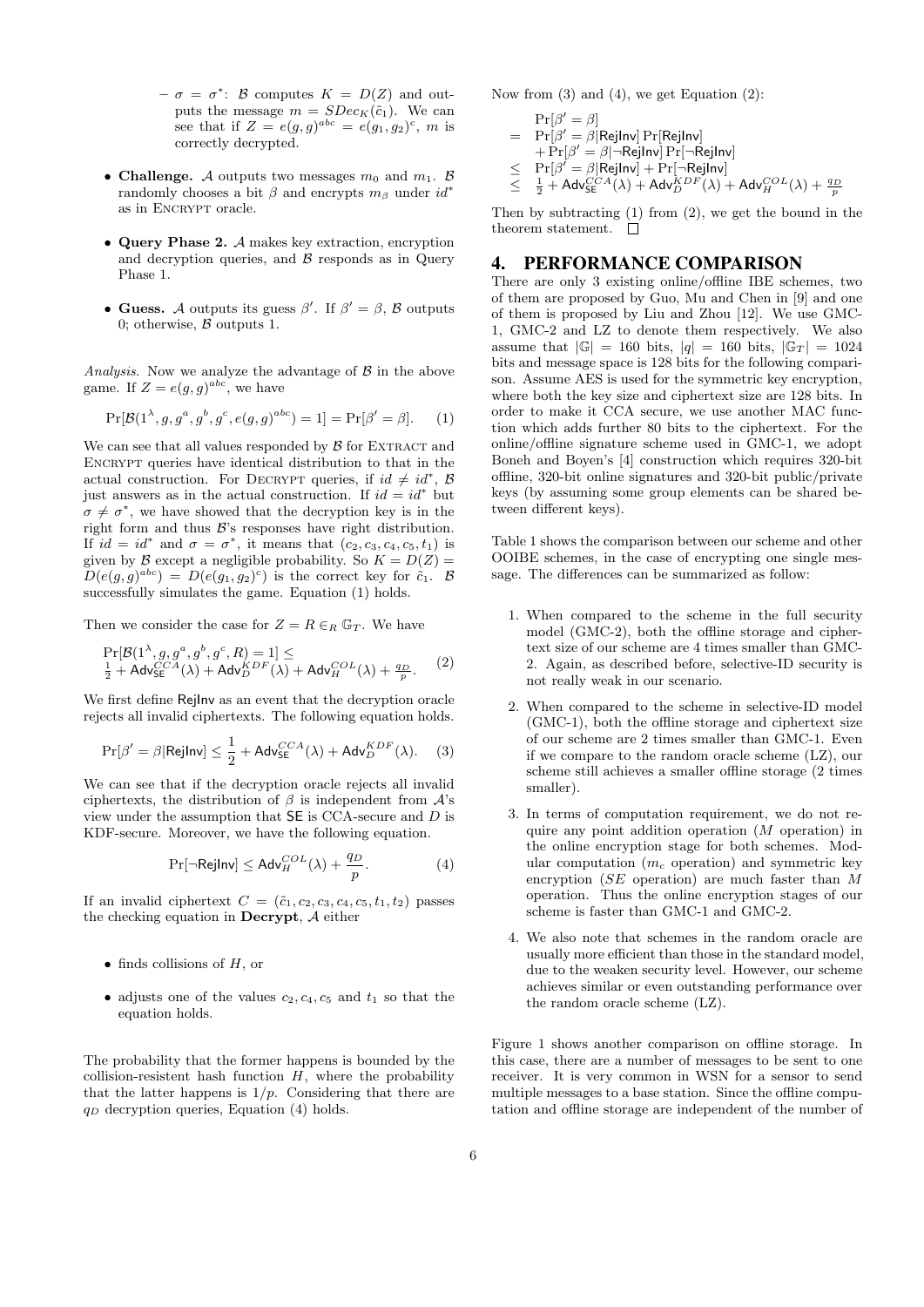|                   | $GMC-1$      | $GMC-2$     | LZ            | Ours <sup></sup> |
|-------------------|--------------|-------------|---------------|------------------|
| Offline           | $6E + 2ME$   | $4E + 2ME$  | $4E + 1ME$    | $3E + 2ME$       |
| computation       |              |             |               |                  |
| Online            | $1M + 2m_c$  | $1M + 2m_c$ | $3m_c$        | $2m_c + SE$      |
| computation       |              |             |               |                  |
| Offline storage   | 2944         | 5056        | 2624          | 1248             |
| (bits)            |              |             |               |                  |
| Ciphertext length | 2784         | 4736        | 1248          | 1168             |
| (bits)            |              |             |               |                  |
| Number of pairing |              | 2           | 2             | 4                |
| for decryption    |              |             |               |                  |
| Security model    | selective-ID | full        | random oracle | selective-ID     |

**Table 1: Comparison of computation cost and size for encrypting one message.** *E***: point multiplication in** G or exponentiation in  $\mathbb{G}_T$ ; ME: multi-point multiplication in  $\mathbb{G}$  (which costs about 1.3 times more than a single **point multiplication);** *M*: multiplication in  $\mathbb{G}_T$ ; *m<sub>c</sub>*: modular computation in  $\mathbb{Z}_p$ ; and *SE*: the symmetric key **encryption.**



**Figure 1: Offline storage size for different numbers of messages to be sent**

messages to be encrypted in our schemes, the efficiency gain can be magnified when more messages will be sent, say, 100 messages. So when the number of receivers is limited, our schemes can achieve much better performance when compared to previous OOIBE schemes.

Again, even for encrypting one message, our scheme is more efficient than all OOIBE schemes in the literature. Therefore using RB-OOIBE to encrypt messages directly is better than using OOIBE schemes to encrypt a symmetric key and then using this symmetric key to encrypt messages.

## 5. CONCLUSION

In this paper, we have proposed a new notion called Receiver-Bounded Online/Offline ID-based Encryption. We also presented a concrete RB-OOIBE construction. The efficiency improvements of our scheme over previous schemes are very clear, especially in the case that many messages are encrypted for one receiver. In general, a wireless sensor node has three main limitations: energy, computation power and storage. For energy saving, our scheme provides the shortest ciphertext length compared to other OOIBE schemes. By the online/offline property, the sensor node doesn't need any

heavy computation for encryption. Most importantly, RB-OOIBE saves lots of space required for offline ciphertexts. This makes our scheme really practical for wireless sensor nodes.

#### 6. REFERENCES

- [1] Joonsang Baek, Han Chiang Tan, Jianying Zhou, and Jun Wen Wong. Realizing Stateful Public Key Encryption in Wireless Sensor Network. In *Proceedings of The IFIP TC-11 23rd International Information Security Conference (SEC '08)*, pages 95–107. Springer, 2008.
- [2] Mihir Bellare, Tadayoshi Kohno, and Victor Shoup. Stateful Public-key Cryptosystems: How to Encrypt with One 160-bit Exponentiation. In *Proceedings of the 13th ACM Conference on Computer and Communications Security (CCS '06)*, pages 380–389. ACM, 2006.
- [3] Dan Boneh and Xavier Boyen. Efficient Selective-ID Secure Identity-Based Encryption Without Random Oracles. In *Proceedings of Advances in Cryptology - EUROCRYPT '04*, volume 3027 of *LNCS*, pages 223–238. Springer, 2004.
- [4] Dan Boneh and Xavier Boyen. Short Signatures Without Random Oracles the SDH Assumption in Bilinear Groups. *Journal of Cryptology*, 21(2):149–177, 2008.
- [5] Dan Boneh and Matthew K. Franklin. Identity-Based Encryption from the Weil Pairing. In *Proceedings of Advances in Cryptology - CRYPTO '01*, volume 2139 of *LNCS*, pages 213–229. Springer, 2001.
- [6] Xiaofeng Chen, Fangguo Zhang, Willy Susilo, and Yi Mu. Efficient generic on-line/off-line signatures without key exposure. In *Proceedings of Applied Cryptography and Network Security 2007 (ACNS '07)*, volume 4521 of *LNCS*, pages 18–30. Springer, 2007.
- [7] Cheng-Kang Chu, Joseph K. Liu, Jianying Zhou, Feng Bao, and Robert H. Deng. Practical ID-based Encryption for Wireless Sensor Network. To appear in ASIACCS '10, 2010.
- [8] Shimon Even, Oded Goldreich, and Silvio Micali. On-line/off-line digital schemes. In *Proceedings of*